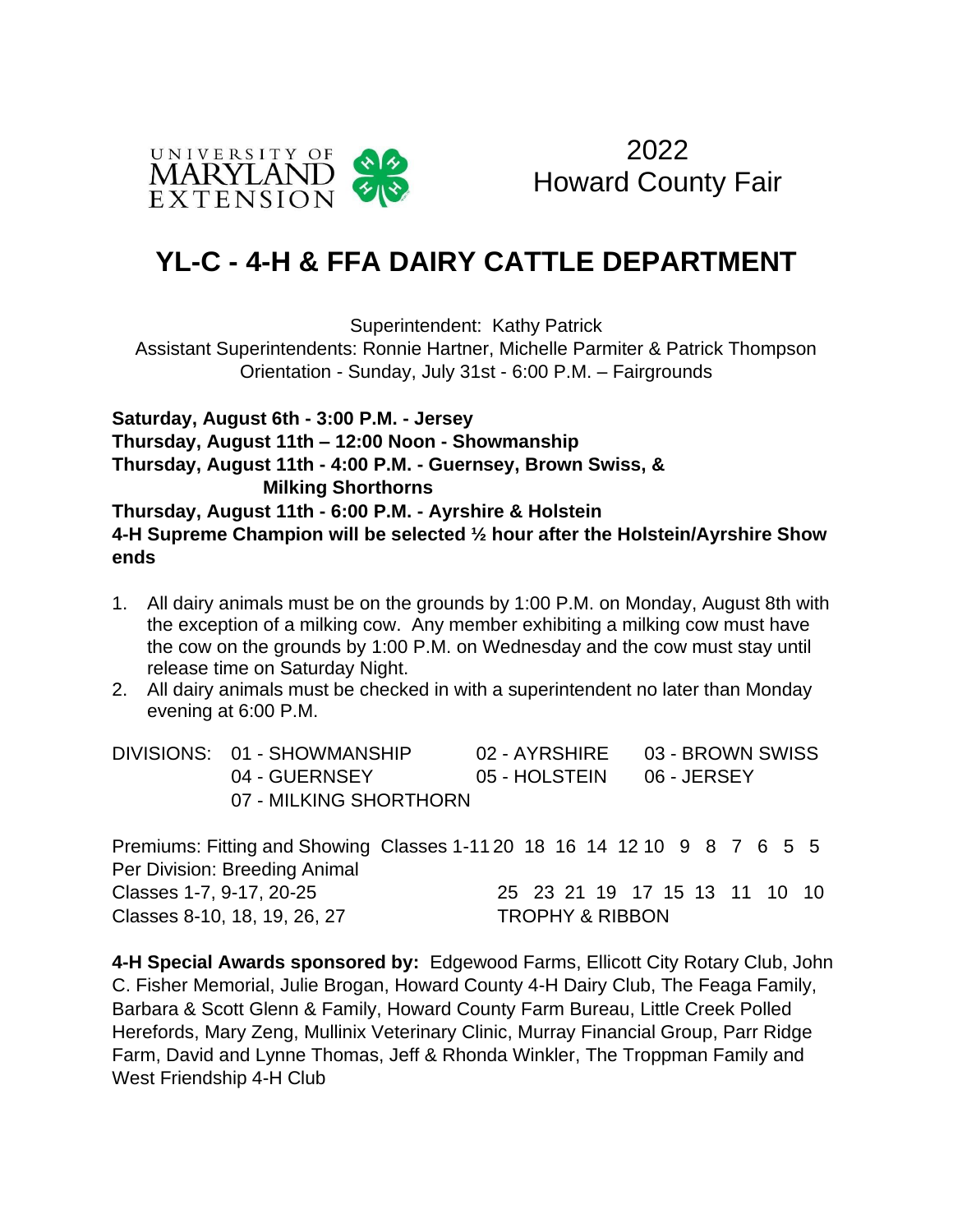## **CLASSES:**

Fitting and Showing

- 1. Fitting & Showing all breeds together
- 2. Fitting & Showing all breeds together
- 3. Fitting & Showing all breeds together
- 4. Fitting & Showing all breeds together
- 5. Fitting & Showing all breeds together
- 6. Fitting & Showing all breeds together
- 7. Fitting & Showing all breeds together
- 8. Fitting & Showing all breeds together
- 9. Fitting & Showing,  $1^{st}$  Senior all breeds together age 14-18
- 10. Fitting & Showing,  $1<sup>st</sup>$  Intermediate all breeds together age 11-13
- 11. Fitting & Showing,  $1^{st}$  Junior all breeds together age 9-10
- 12. Champion Fitting & Showing (all breeds)
- 13. Supreme Overall Showmanship

## **CLASSES:**

Breeding Cattle

- 1. Spring Heifer Calf, born March 1, 2022 thru May 15, 2022
- 2. Winter Heifer Calf, born December 1, 2021 thru February 28, 2022
- 3. Fall Heifer Calf, born September 1, 2021 thru November 30, 2021
- 4. Summer Yearling born, June 1, 2021 thru August 31, 2021
- 5. Spring Yearling Heifer, born March 1, 2021 thru May 31, 2021
- 6. Winter Yearling Heifer, born Dec 1, 2020 thru February 28, 2021
- 7. Fall Yearling Heifer, born Sept 1, 2020 thru Nov 30, 2020
- 8. Junior Champion Female, under 2 years Reserve Junior Champion Female, under 2 years
- 9. Junior Best 3 Females Animals must have been shown in Classes 1-7. All bred and owned by exhibitor. Limited to one entry per exhibitor.
- 10. Dry Cow
- 11. Cows, Junior 2 year old, born March 1 thru Aug 31, 2020
- 12. Cows, Senior 2 year old, born Sept 1, 2019 thru Feb 29, 2020
- 13. Cows, Junior 3 year old, born March 1, 2019 thru August 31, 2019
- 14. Cows, Senior 3 years old, born Sept 1, 2018 thru February 28, 2019
- 15. Cows, 4 years old, born Sept 1, 2017 thru August 31, 2018
- 16. Cows, 5 years old, born Sept 1, 2016 thru August 31, 2017
- 17. Cows, 6 years and over, born before September 1, 2016
- 18. Senior Champion Female
	- Reserve Senior Champion Female
- 19. Grand Champion Female Reserve Grand Champion Female
- 20. Best Udder, to be judged on udder alone